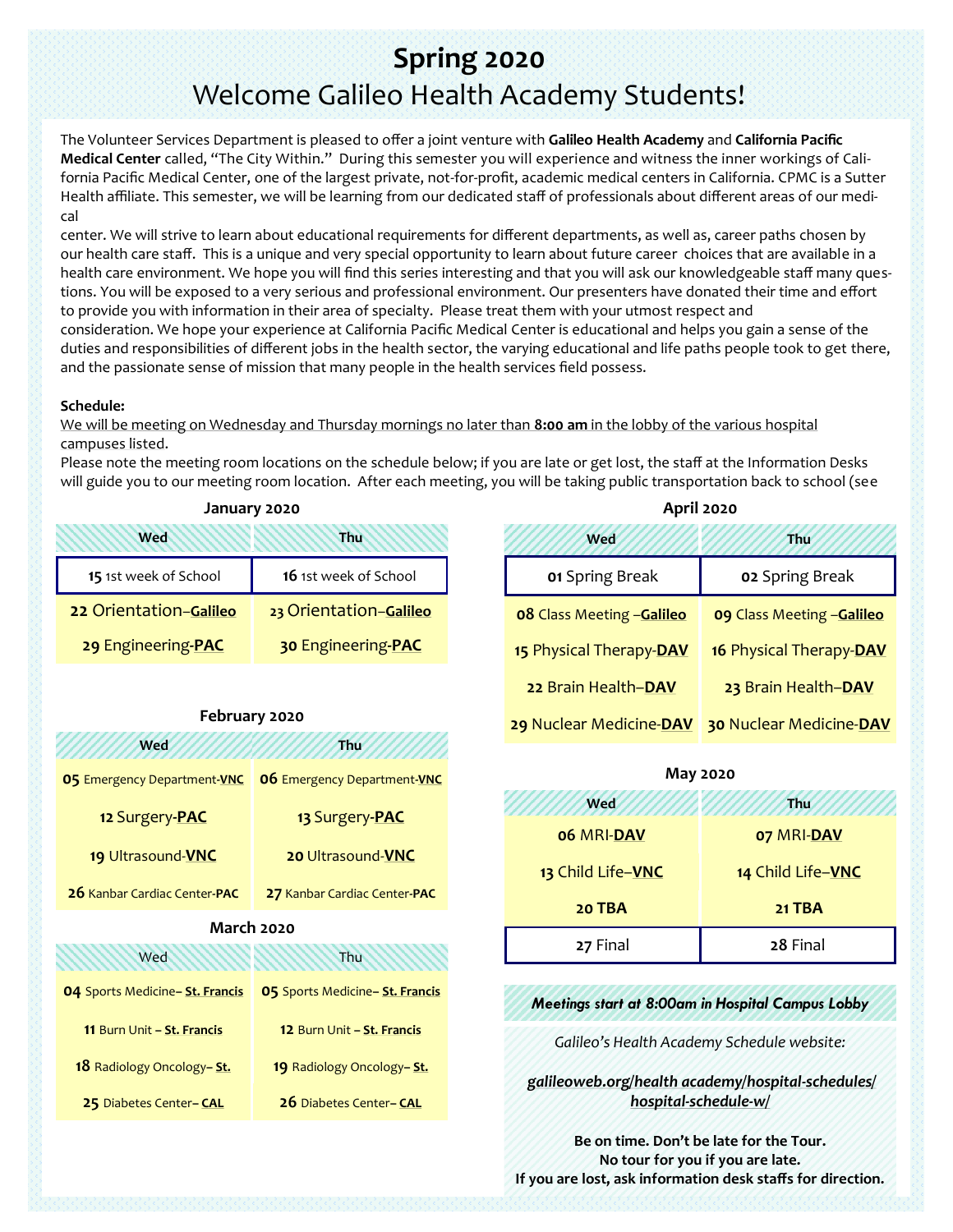# **Directions by Public Transportation**



#### **Pacific Campus:**

2333 Buchanan Street San Francisco, CA 94115

Muni: 1-California:

Bus stop on Buchanan St. & Sacramento St. transfer at Van Ness Ave & Clay to # 47 or # 49



#### **California Campus:**

3700 California Street San Francisco, CA 94118 Muni: 1-California: Bus stop on California St. & Cherry St. transfer at Van Ness Ave & Clay to # 47 or # 49.

## *Thank You!*

#### **Pacific Campus Departments:**

Engineering, Cardiac Center, Surgery

#### **Van Ness Campus Departments:**

Emergency, Ultrasound, Child Life Services

#### **Davies Campus Departments:**

Nuclear Medicine, Physical Therapy, Brain Health Center, MRI

#### **California Campus Departments:**

Diabetes Center

# **St. Francis Hospital Departments:**

Sports Medicine, Burn Unit, Da Vinci Robot

#### **Many Thanks To:**

Andy Huang, Richard McDowell, Trisha Snee, Harold Fisk, Rozane Gee, Christine Morris, Adam Pelzl, Rufi Francia, Donald Torre, Francesca Austria, Marilyn Masterson, Tennille Parsons, Michelle Spicher, Astrid Reichenbach, Rachel Eisen, Leigh Lucci, Michael Featherstone, Rick Friery, Adissa Levin, Karen Weissmann, John Blackman!



#### **Davies Campus:**

Castro and Duboce North Tower San Francisco, CA 94114 Muni: N – train stop at Sunset Tunnel East Portal. Take in-bound train opposite direction from tunnel



#### **St. Francis Memorial:**

900 Hyde Street San Francisco, CA 94109 Walk: Towards Polk St. & Pine St. Muni: 19-Polk: bus stop on Polk St. & Pine St.